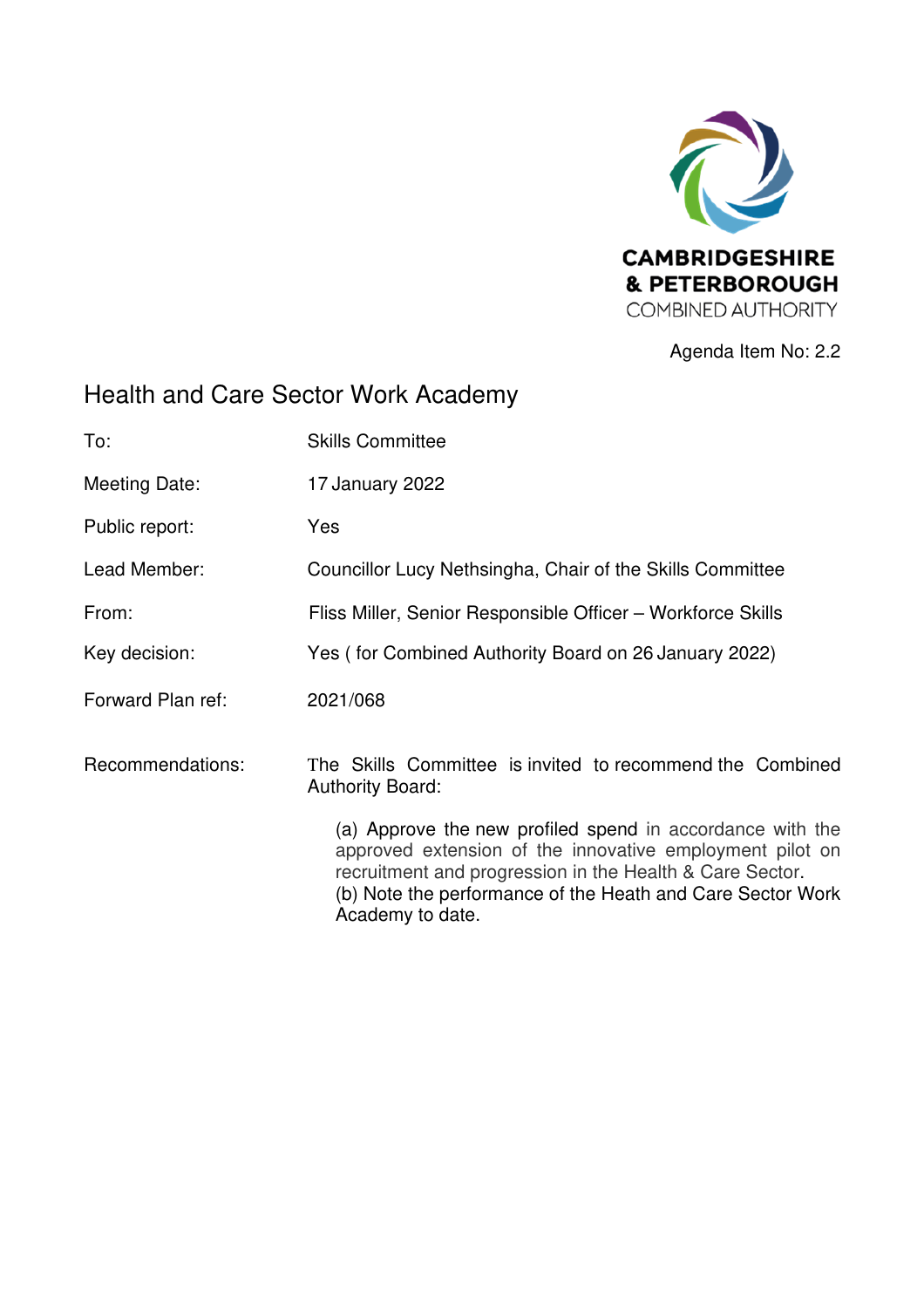### 1. Purpose

1.1 The purpose of this paper is to inform the Skills Committee on the performance of the Health and Care Sector Work Academy (HCSWA). The Skills Committee is invited to recommend the Combined Authority Board approve the new profiled spend as a result of the Department for Work and Pensions (DWP) approving an extension to the existing Memorandum of Understanding (MoU) which will see the project end in March 2023.

#### 2. Background

- 2.1 In February 2018 the Department for Work and Pensions (DWP) (Strategy and Governance Directorate, previously the Labour Market Strategy and International Affairs Directorate), Peterborough City Council and the Cambridgeshire and Peterborough Combined Authority entered into a Memorandum of Understanding (MoU) for the purpose of setting out how DWP and the lead authority would work together to design and deliver an innovative employment pilot, focused on recruitment and progression in the Health & Care Sector.
- 2.2 The pilot is one of six across the UK and was initiated in January 2018 for three years.
- 2.3 The HCSWA, launched in March 2018, aims to tackle the local shortage of skilled workers in the health and care sector to meet current and future labour demands and reduce the reliance on work-related benefits, giving better security in employment and improving career and pay prospects. The innovation pilot will train 2100 learners.
- 2.4 It aims to reduce dependence on in-work and out-of-work benefits by recruiting unemployed or low skilled people into the health and care sector and supporting existing employees to progress to higher skilled and better paid roles. It tackles barriers to progressing or opting for a career in health and care.
- 2.5 Employers will benefit from the Academy through:
	- Recruitment of staff into entry-level positions
	- Reduction in hard to fill vacancies and skill shortages
	- Reduction in labour turnover
	- Changes in approach to workforce development/progression
- 2.6 An underspend of £3m was forecast in March 2021 and the Combined Authority subsequently requested an extension of the pilot to March 2023. This extension has been agreed and an addendum to the original MoU has been issued. The Addendum sets out the terms underpinning the extension, as required as a condition of the extension by the DWP Senior Responsible Officer (SRO).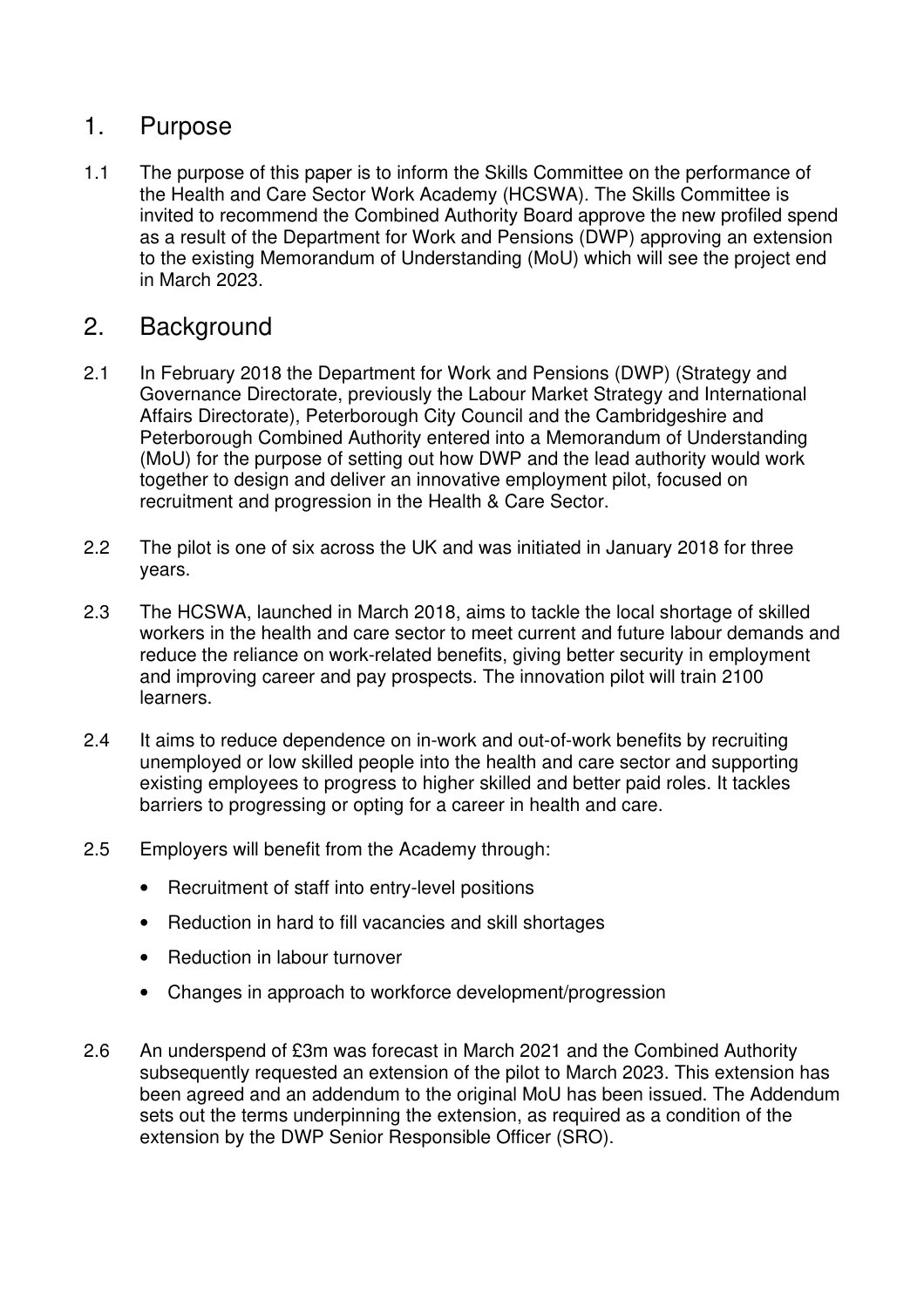- 2.7 The Addendum, which is not legally binding, covers the design, implementation and delivery of the extended pilot, to make clear any new terms underpinning how the £3m underspend will be used and how we can learn lessons from the pilot to inform future policy.
- 2.8 Through this pilot, DWP and the Combined Authority, through City College Peterborough will continue to test a set of interventions identified as having the potential to deliver improved employment and progression outcomes in the Health & Care Sector.

#### 3. Performance

3.1 Overall performance of the HCSWA is behind profile. The pandemic has not only had a negative effect on attracting the learners forecast, but also in delivering within the sector. Current performance is outlined in the table below.

| <b>Performance Measure Indicators</b>                                                                                   | <b>Pilot Target</b> | <b>Current to</b><br>end of Nov |
|-------------------------------------------------------------------------------------------------------------------------|---------------------|---------------------------------|
| Number of participants starting<br>activity.                                                                            | 2100                | 860                             |
| Number of participants completing<br>activity (pre Level 2 course or<br>apprenticeship).                                | 1680                | 467                             |
| Number of participants securing<br>employment after completing pre<br>Level 2 course or apprenticeship.                 | 500                 | 190                             |
| Number of participants securing<br>promotion after completing pre Level<br>2 course or apprenticeship.                  | 251                 | 6                               |
| Number entering further training or<br>gaining qualifications after completing<br>pre Level 2 course or apprenticeship. | 600                 | 68                              |

- 3.2 The project is governed by a steering group and the next meeting of the steering group is in January 2022. The steering group will monitor performance of the HCSWA. It is recommended that an update on performance is reviewed by the Skills Committee every six months.
- 3.3 The Combined Authority has also supported the academy through £147,000 of Local Growth Funds and Innovation Funding from its Adult Education Budget to create specialist teaching facilities. The funding has supported the development of an innovative health and care skills lab and study area. It is hoped that this investment will further support attracting learners to the HCSWA.